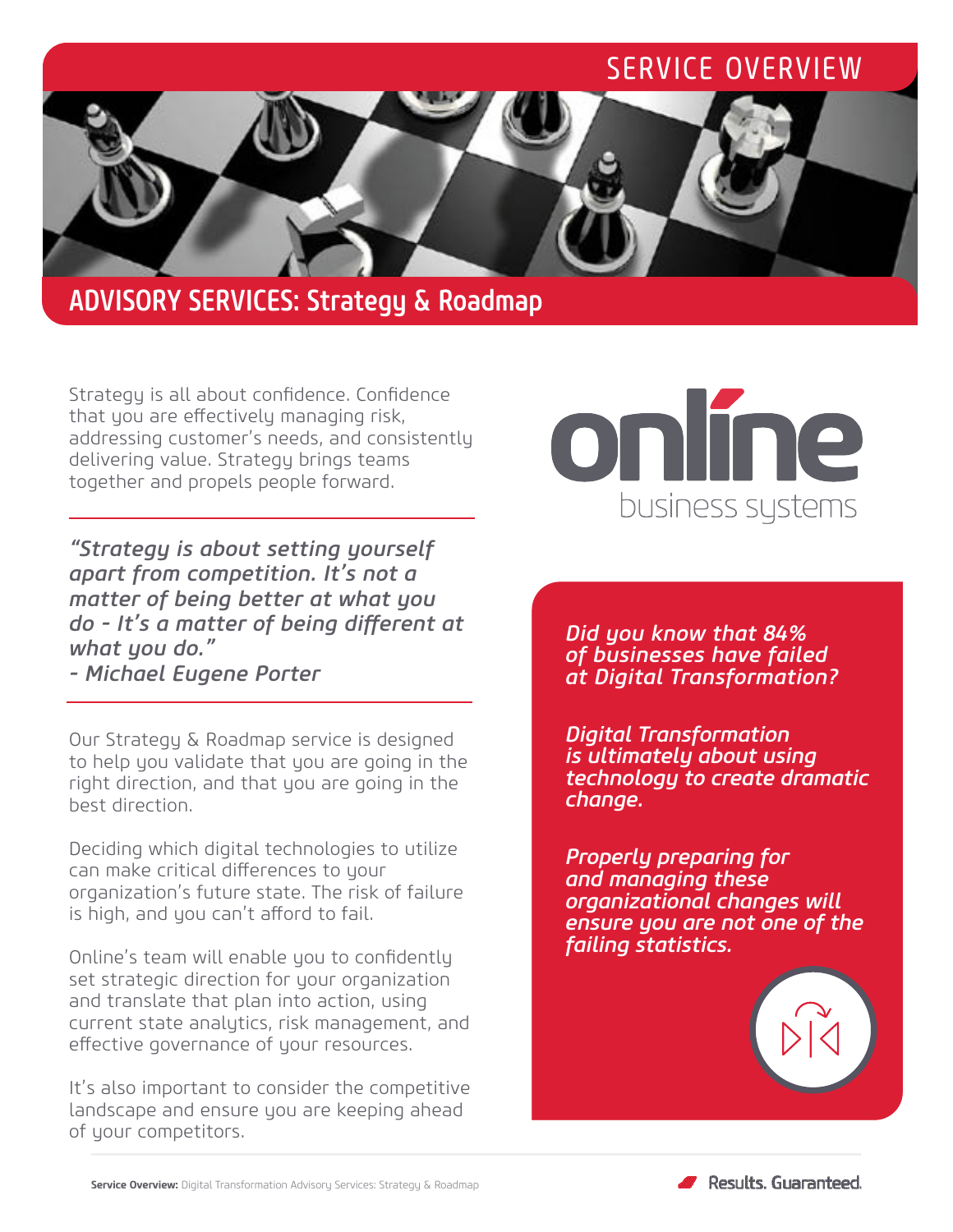# SERVICE OVERVIEW

## **What is Involved in our Digital Assessment?**

#### 01 Strategic Intent

What are you trying to accomplish? We look at the spectrum and consider improving profits & overall efficiency, increasing revenue & growth, and highlighting potential opportunities to leverage.

#### 02 Current State

We will address your Current State by examining your<br>market and customers, business model, product or<br>service, business operations, and IT architecture.

#### 03 Future State

It's critical to understand what will it take to achieve your desired Future State. Our highly innovative team will tailor a plan based on available technologies, and help you achieve your objectives.

#### 04 Gaps

Addressing and defining your priorities is crucial to determining what the road ahead looks like. Your desired Future State can only be reached when every opportunity and potential threat has been identified.

#### 05 Roadmap

Once you have a Digital Strategy & Roadmap you can then begin to make the calculated steps towards holding<br>your company accountable, by tracking and measuring<br>your performance through Results tracking solutions.

Based on your strategic intent, we will work with you to develop a transformative business plan that leverages digital technologies, disruptive business models to mitigate potential threats, and provide you with innovative revenue producing opportunities.